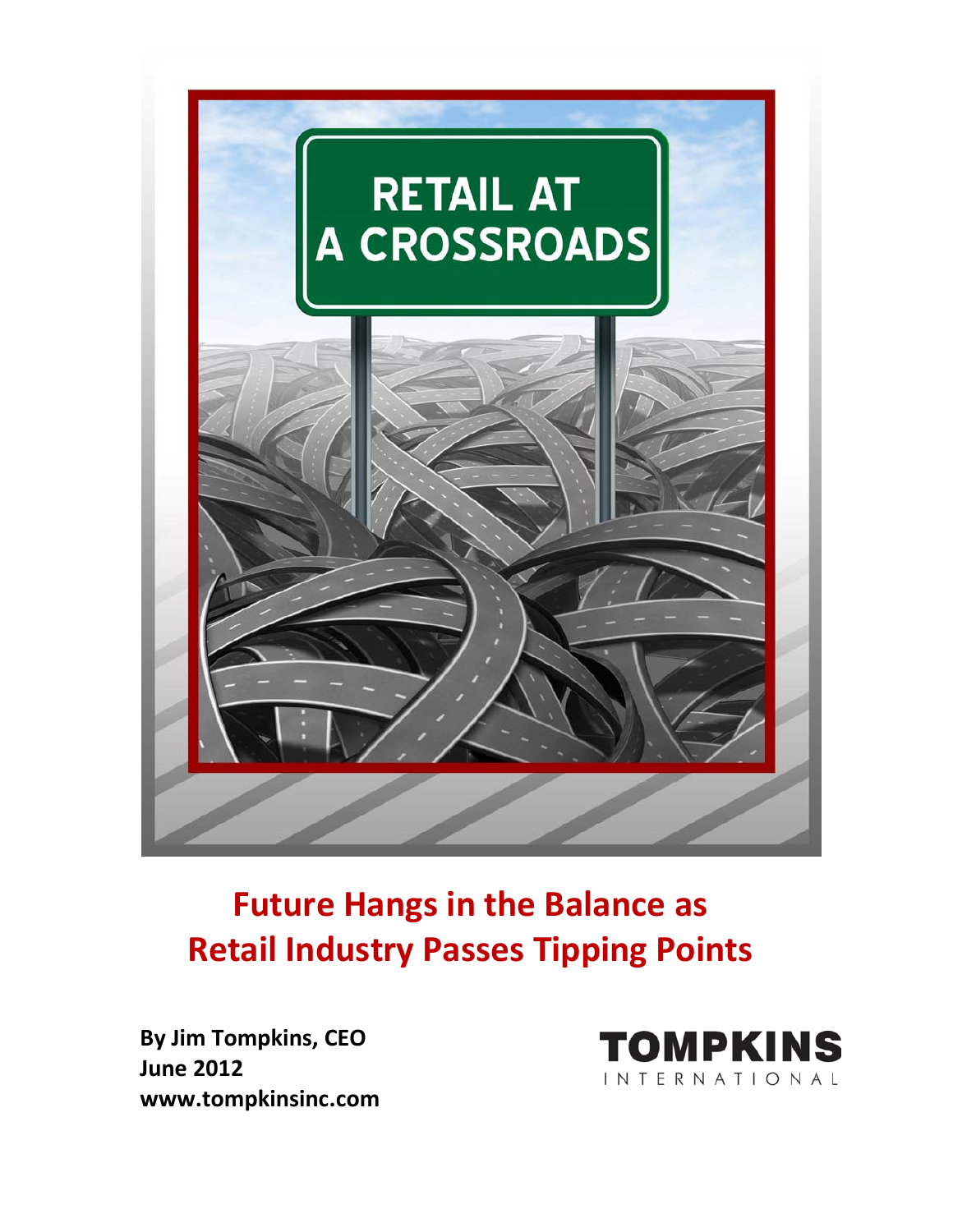## Retail at a Crossroads Future Hangs in the Balance as Retail Industry Passes Tipping Points

*Table of Contents:*

| 'Perfect Storm' for Retail Transformation                            | 3  |
|----------------------------------------------------------------------|----|
| Signs Point to Retail Crossroads                                     | 4  |
| Seven Tipping Points                                                 | 5  |
| How Did We Get Here?                                                 | 7  |
| <b>Four Pillars of Retail Success</b>                                | 8  |
| The Future is in 'MOE':<br><b>Multichannel Operations Excellence</b> | 10 |
| What MOE Is and Is Not                                               | 11 |
| <b>Transformational Path Forward</b>                                 | 11 |
| Move Beyond the Crossroads                                           | 14 |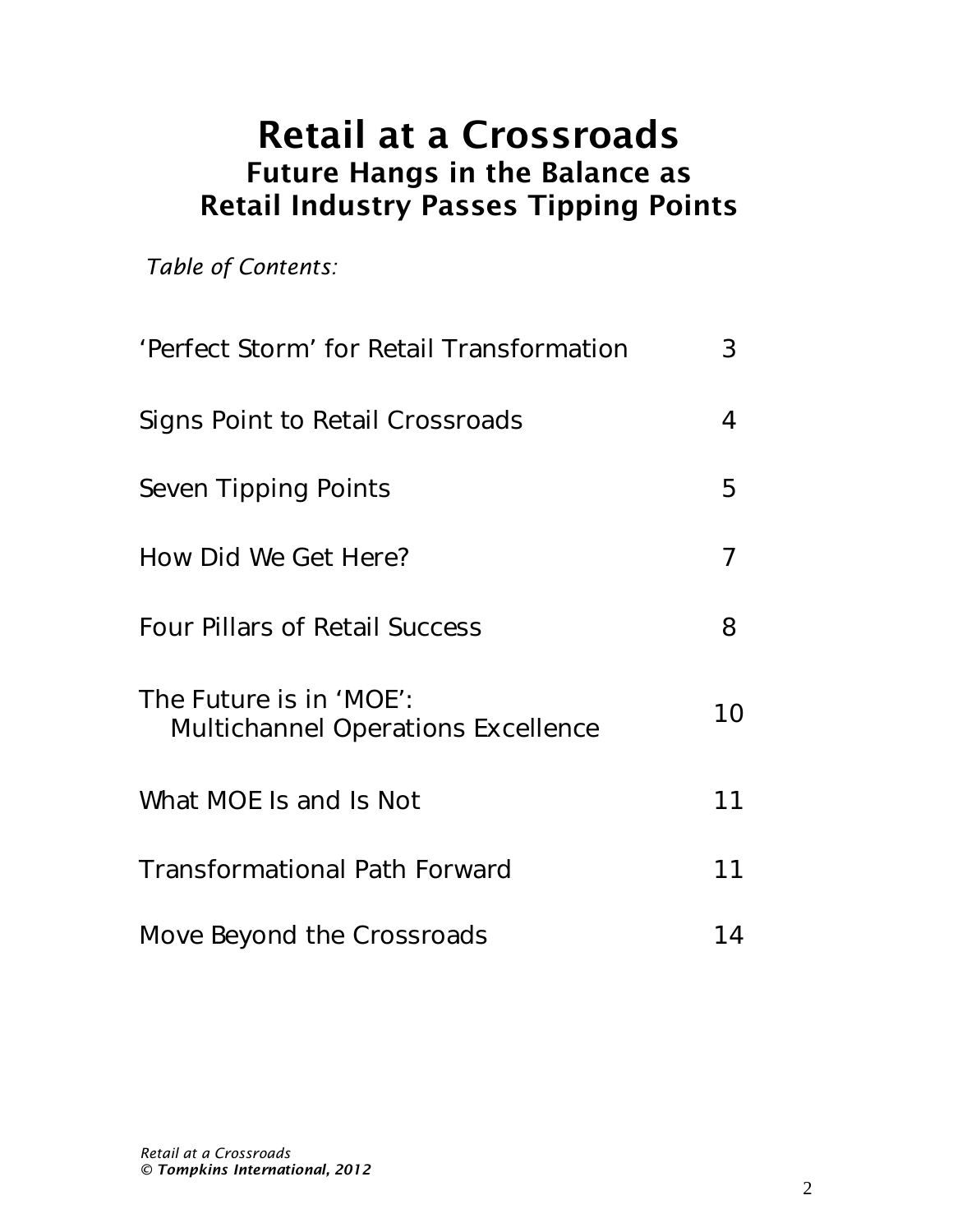## The retail industry has reached its biggest crossroads in history.

Near the dangerous intersection of business as usual and success going forward sits retail strategy, an explosion of online sales, technology, omnichannel, multichannel, and social media. The customer is now in the driver's seat, and Amazon is leading the pack by a wide margin whether all retailers realize it or not.

Business questions that were once heavily debated no longer matter as much at this crossroads. These questions include where to locate stores, distribution centers (DCs), and fulfillment centers, and how to minimize the cost of the distribution network. These are structure considerations that revolve around the all-encompassing business strategy, and at these crossroads we must address strategy before structure.

The traditional thinking around distribution networks and distribution operations is obsolete, given the current retail crossroads.

With social media, technology and customer sophistication booming, retail finds itself at a critical crossroads. Between now and holiday season 2013, major decisions will be reached by both in-store and online retailers that will result in a flood of retailer bankruptcies not seen since the dotcom bubble burst of 2000.

This paper provides the first complete view of *Retail at a Crossroads* and explains how companies can flourish in this quickly evolving environment. Multichannel Operations Excellence (MOE), teamed with a keen understanding of the Four Pillars of Success explained here, will bring clarity to this crossroads.

# 'PERFECT STORM' FOR RETAIL TRANSFORMATION

### There are two ways to view the current retail crossroads.

- 1. **A long-term perspective:** The retail industry undergoes a major transformation every 50 years. About 150 years ago, big cities made the modern department store possible. Then 100 years ago, the automobile made malls viable; 50 years ago, the evolution of the discount stores changed retail. This progression then opened the door to the specialty big box stores. The most recent transformation involves online retail.
- 2. **A short-term perspective:** One or two retailers influence the entire industry every decade within the context of the long-standing 50-year transformations. In the 1980s with the dawn of the Walmart decade, the giant big box retailer prospered, because they leveraged the power of supply chains. The 1990s was the decade of Gap, with its reinvention of the specialty retail store. And then boom – the retail industry after year 2000 is feeling the major impact of both Amazon and the Apple Store.



*Between now and holiday season 2013, major decisions will be reached by both in- store and online retailers that will result in a flood of retailer bankruptcies.*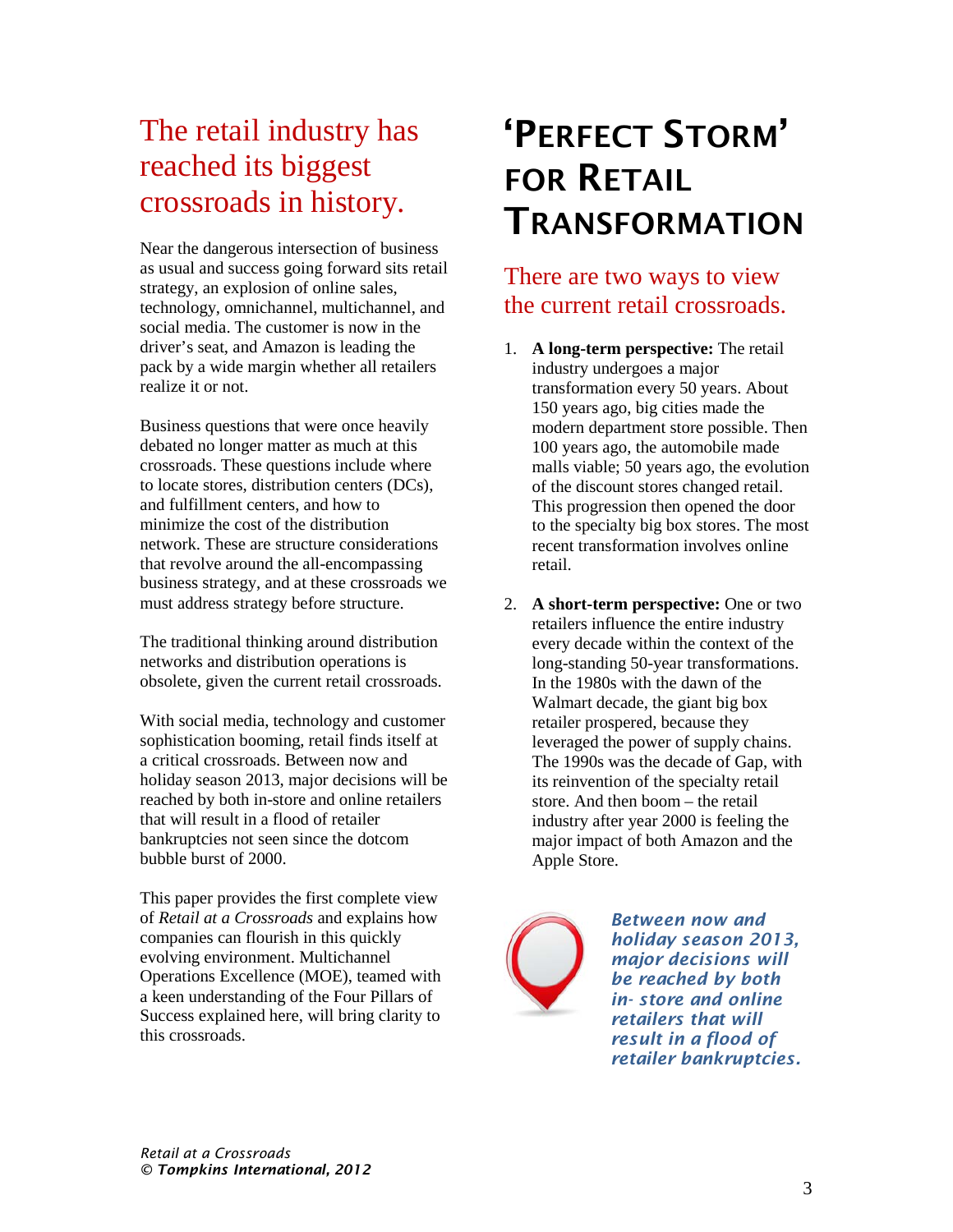Business strategy, customer expectations, and technology have now converged to create the perfect storm as a result of both the 50-year and the 10-year transformations. This is bigger than the dotcom bubble; this is definitely bigger than it appears in the rearview mirror.

# SIGNS POINT TO RETAIL **CROSSROADS**

### Customer expectations are leading the way in this critical retail crossroads.

Through social media, increased customization, and same-day or next-day delivery, customers are signaling that companies' successes and failures rest on their continuing high expectations of price, selection, convenience and experience. From business news, at the time of this writing, a clear pattern foretelling the retail crossroads has emerged. Consider these reports from such diverse sources as *The Wall Street Journal, Harvard Business Review, Fortune,* and retail and consumer products publications:

- The era of big box retail dominance is coming to an end.
- By 2015, online business is expected to be worth \$1.4 trillion worldwide, \$280 billion of which will come from the US.
- Online sales in the US currently represent 9% of total retail sales (up 5% from five years ago). The online sales ratio is 10% in the UK, 3% in Asia-Pacific and 2% in Latin America.
- As Europe struggled with the recent financial crisis, online retail sales grew



18.2% in 2011 even as total retail sales were flat. Amazon in Europe grew 37.2% in 2011.

- China's online retail sales are on track to triple to \$360 billion by 2015, making it the largest global online retail sales market.
- Sixty percent of consumer goods manufacturers are selling direct to customers, and one of the fastest growing segments of web commerce is the manufacturing direct-to-consumer segment.
- Best Buy, Sears and Lowe's aren't just closing stores for the sake of appearing to care about every penny to the bottom line. These organizations are in real trouble. At the same time, with in-store sales flat, Lowe's online sales grew 70% in 2011.
- This approach does not work anymore: "Here's some product and here's some advertising, hope you like it!"
- More in-store retailers are coming to the realization that they do not need to expand their store count or operate as many locations because more of their business is online.
- Most major retailers still don't get that just opening their doors is not enough anymore.
- Malls are seeing less and less traffic.
- In 2011, Amazon experienced 41% revenue growth, while Walmart realized just 8% growth (less than 2% of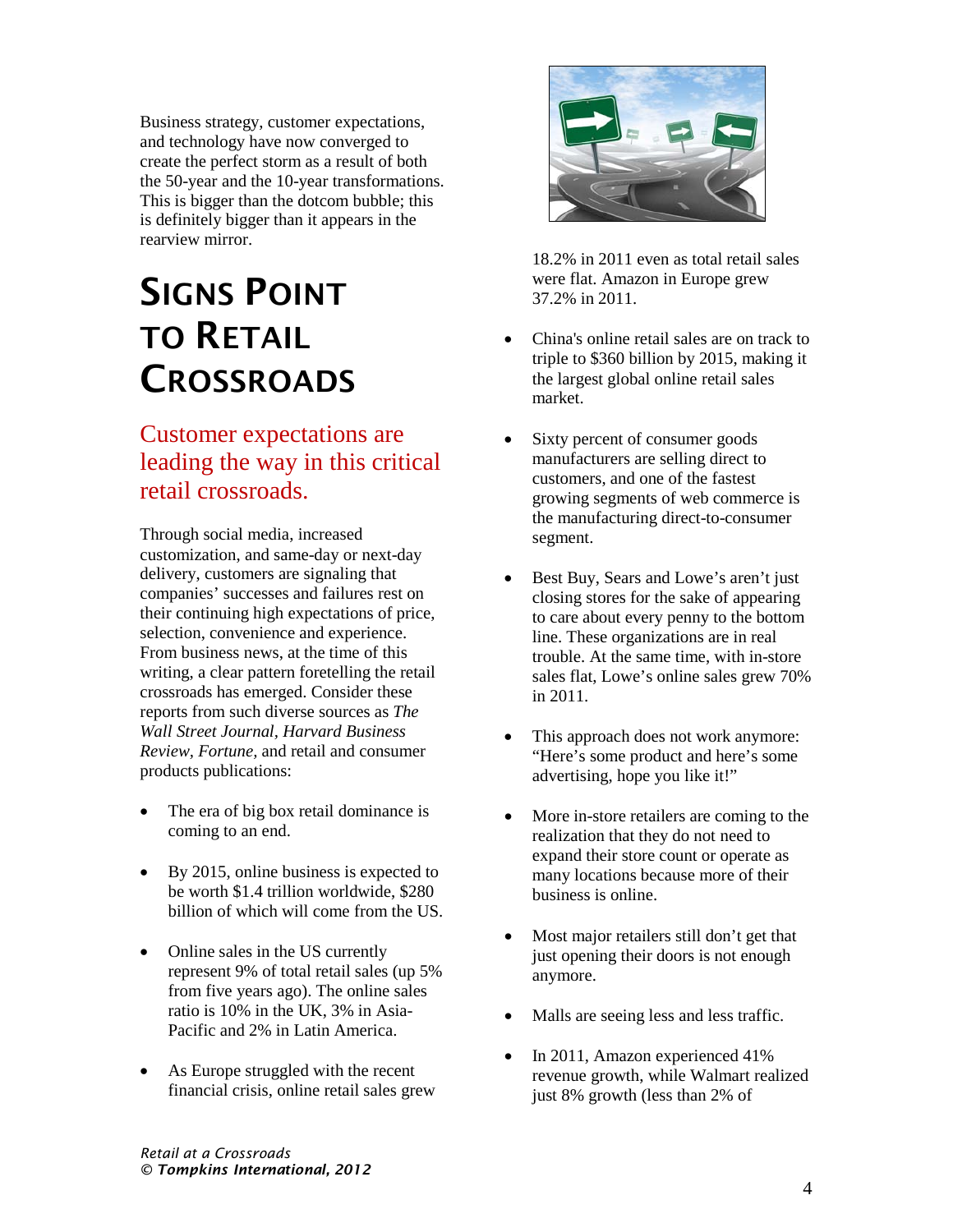Walmart revenue was online). Walmart has awakened and now has plans to take on Amazon.

- The number of people who turned to social media as a source to learn about new products more than doubled in less than a year – from 24% in 2010 to 49% in 2011.
- In 2011, Nordstrom's online sales rose by 30%; Macy's were up 40%.
- Traditional retailers must transform the one big feature that online retailers lack (stores) from a liability into an asset. For example, by holiday 2012, Macy's will have 300 stores capable of handling fulfillment of online orders.
- Amazon's decision to go after high fashion is about economics. Amazon's costs are about the same whether it is shipping a \$10 book or a \$1,000 skirt gross profit per unit will be much higher on the fashion item.

## SEVEN TIPPING POINTS

### It is not really one tipping point that has put us at this crucial crossroads, but seven.

How retail companies respond to these tipping points will determine their future.



*In 2011, Amazon experienced 41% revenue growth, while Walmart realized just 8% growth (less than 2% of Walmart revenue was online).*

#### 1. **AMAZON**

Amazon is the standard for retail excellence, not only for online, but for all of retail, because it is the model for being customercentric. Amazon has created a new way to connect customers with solutions. By providing content about product features, a community of opinions about the product, and finally the commerce (price and availability) of the product, it really understands how to grow both the top line and bottom line. This makes them everyone's competition. Amazon is excellent on price, selection, convenience and experience. It is no wonder that retailers across all categories have begun studying Amazon in an effort to uncover their "secret sauce."

All retailers need to fear Amazon. And with the birth of AmazonSupply in late April of 2012, it has expanded into new business markets for industrial, scientific and commercial items. There is every reason to think that the giant e-retailer will continue to expand its customer base and attractive delivery options.

#### 2. **ONLINE SUCCESS**

In-store retailers are realizing substantial growth from online business. As companies reach the 7-10% level of total revenue originating from online sales, they are taking note and beginning to consider what happens if this becomes 15-20% of total revenue.

In-store retailers are searching for answers and trying to understand multichannel, omnichannel, social networks, technology, global offerings and the "endless aisle." Showcasing products online and at selfservice kiosks gives retailers an endless aisle to offer a wide range of SKUs and models that they could not afford to stock in their stores. At the same time, retailers are not only at war with Amazon and other retailers, but also with manufacturers who are spreading their wings and going direct to online customers.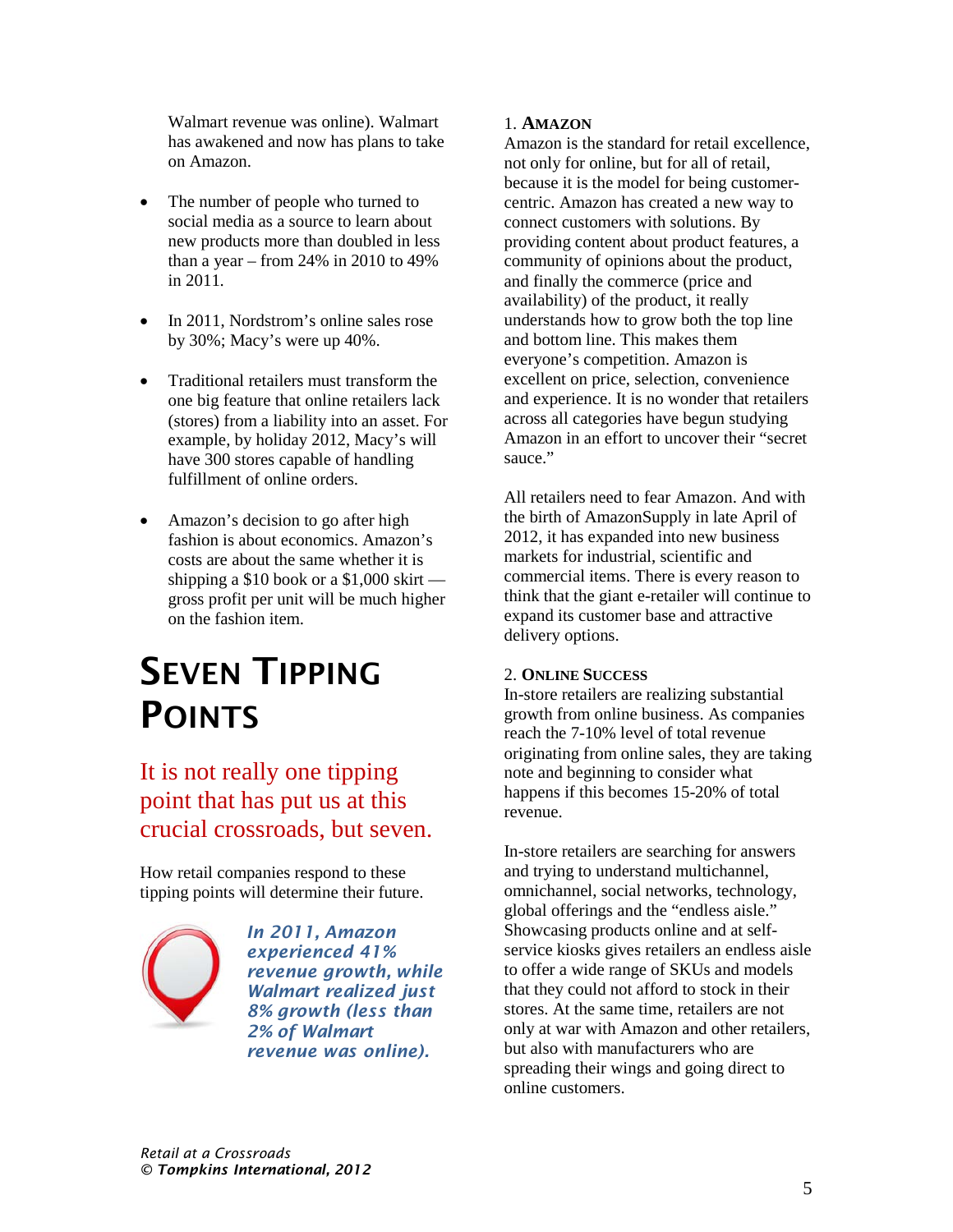

*The youth culture "always- on" wireless connectivity psyche is at their core and increasingly drives online growth.*

#### 3. **TECHNOLOGY**

The smartphone, the tablet, and web technology are all enhancing the experience of online shopping. More than 10% of all online transactions are now completed on a mobile phone. Barcode scanning and mobile coupons are emerging as a top activity on smartphones, along with store finder and instore stock checks. Flash sales and geofencing are all the rage for bargain hunters. Customers today crave frictionless shopping, and this typically means using technology.

#### 4. **SOCIAL COMMERCE**

The salesperson who asks the customer, "May I help you?" has become irrelevant to some shoppers. "I don't even know you, how could you possibly help me?" the modern customer is likely thinking. Due to social networking, he or she is not actually shopping "alone." She is backed up by a whole team of trusted people who know her tastes and habits. The digital realm has taken the process of word-of-mouth communication to a whole new level, often 140 characters at a time with Twitter.

Today, 68% of all people trust other people "like themselves" – this is up from 22% in 2003. Shopping has always been social, but the era of online shopping and low paid, unmotivated store staff took the social out of retail. Now, social commerce is exploding and both online and in-store retailers are learning to embrace it. As customers become better oriented to using social media and smartphones, so too must retailers, before their customers are no longer their customers.

#### 5. **YOUTH CULTURE**

Younger customers are leading a shift to online, and as they grow older, they are buying more. The youth culture "always-on" wireless connectivity psyche is at their core and increasingly drives online growth. Greater comfort with both technology and social networks is bringing about major changes in customer acceptance and even preference for online shopping.

Consider that 98% of all 18-24 year-olds have a social network account and they spend almost twice as much time online as they do watching TV. The average 18-24 year-old sends 1,300 texts per month; and, the average 13-17 year-old sends more than double that amount.

#### 6. **POOR AND IMPERSONAL IN-STORE CUSTOMER SERVICE**

The quality of store staff, service, and training are all lacking and have significantly degraded the experience of shopping at stores. Many customers will pay more and be inconvenienced just to avoid the poor and impersonal customer service of some of today's big boxes. Surveys have recently indicated that a good number of instore retailers act as if the customers have come into their stores to fill their needs; this is definitely not true anymore. The customer is in charge.

#### 7. **STORE RELEVANCE**

Retail stores must again become an escape, an adventure, an experience, a unique place to touch and feel, to interact with others, to have a "feel good" experience and to enjoy shopping. It is an opportunity for physical store locations to become relevant again.

Stores have the unique advantage of offering "try before you buy," so this asset can be leveraged to make shopping in a store more relevant to customers.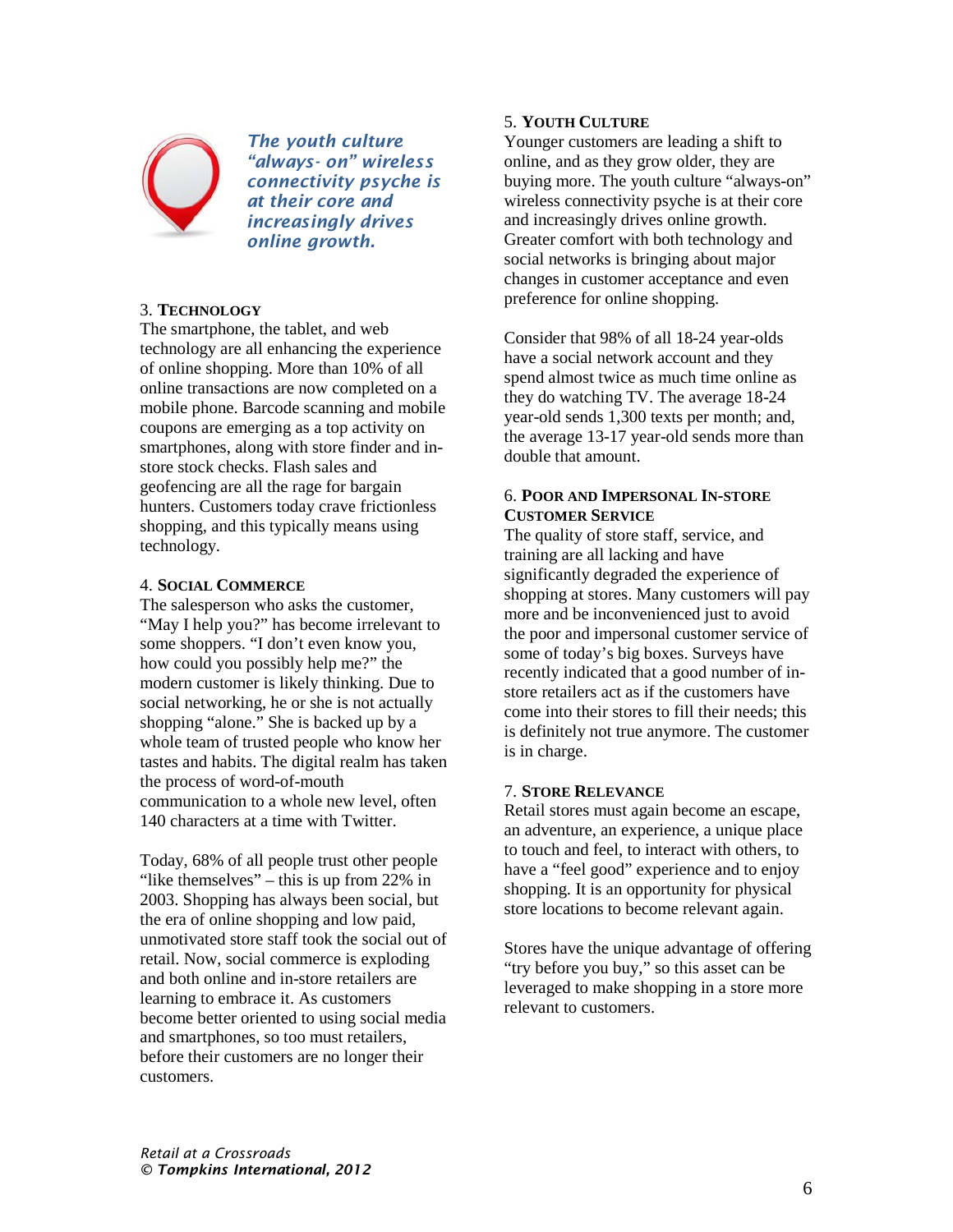

## HOW DID WE GET H<sub>FRF?</sub>

Online retailing launched in 1995 when Amazon and eBay began filling customer requirements via the Internet.

In the 1990s, online retail was focused mainly on books and computers but now has evolved to an endless list of products and is growing rapidly. Online retail will continue to take away sales from stores. By 2015, online retail in the most progressive markets will only hit 20% of the total retail spending. In 2025, online sales will still be only 25% of all sales globally.

Therefore, although online sales are expected to be the prominent retail growth area, physical stores are still very, very important. At the core of *Retail at a Crossroads* is the dilemma of maintaining balance and achieving synergy amongst online, in-store and omnichannel.

It is clear Amazon is flourishing, with a five-year average ROI of 17% versus 6.5% ROI for discount and department stores. Even more important, however, than ROI is the Return on Invested Capital (ROIC) since online holds an unapproachable advantage over in-store on ROIC. It is also clear that the Apple Store is doing well at \$6,000 of sales/square foot versus \$194 of sales/square foot for Kohl's and \$171 of sales/square foot at Macy's. Amazon and the Apple Store are the huge winners of the last decade.

As retail continues to respond to the customer and evolves going forward, the industry will pass the 2012 model as surely as the last decade saw the following retailers pass through bankruptcy:

- 2000 Boo.com, etoys.com, Garden.com, Kozmo.com, Pets.com
- 2001 Montgomery Ward
- 2002 Ames Department Store
- $2003 Spiegel$
- $2004 Bess$  Eaton
- $2005 -$ Musicland
- 2006 European Home Retail
- 2007 Bombay Company
- $2008 -$ Linens n' Things
- 2009 Crabtree & Evelyn
- 2010 Blockbuster
- $2011 -$ Borders



*The expectation today is that on orders over \$25, shipping will be free on "normal" delivery time frames. By holiday 2013, the expectation is that all shipping will be free.*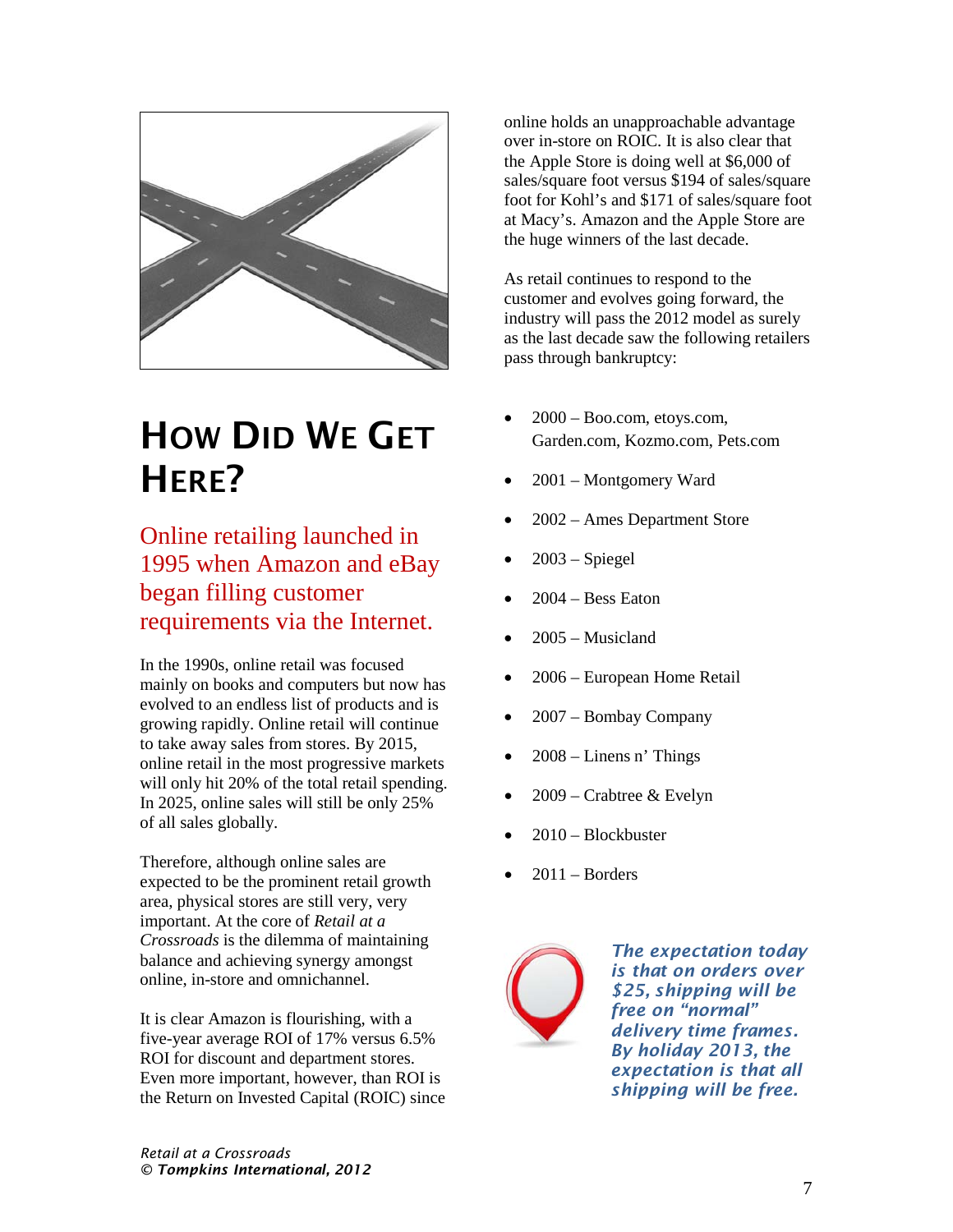## FOUR PILLARS OF RETAIL SUCCESS

### What do customers really want?

A great deal of time and money has been spent on this very question, but it really boils down to these four pillars – a required stop on the road to retail success.



#### **Independent of channel, customers seek:**

- **1. Great Prices**
- **2. Awesome Selection**
- **3. Best-in-class Convenience**
- **4. Personalized Experience**

## **Great Prices**

Today's customers expect good value for the money and have a strong awareness of the total price (item price  $+$  shipping  $cost + sales tax)$  of the items they want to buy. The customer's ability to have total price transparency presents a clear expectation for price competitiveness.

The expectation today is that on orders over \$25, shipping will be free on "normal" delivery time frames. By holiday 2013, the expectation is that all shipping will be free.

On the topic of taxes, Amazon has significant advantages here as they currently only pay sales tax in five states (this will move to six states by July 2012; seven states by September 2012; eight states by September 2013; 11 states by January 2014, and 12 states by January

2016; with other states still being negotiated). Regardless, Amazon's scale provides for lower shipping costs, lower acquisition costs and higher inventory turns.

### **Awesome Selection**

Today's customers want what they want. Modern customers become weary if they must wait for the sales clerk to find an item in the back room. Customers want a broad assortment and expect their item to be available. They may desire customization and are surprised if it is not available.

Customers desire help in finding related items ("What shoes would look good with this dress?") and in receiving recommendations ("Here are some ties that look great with your new suit"). Examples of great selection include Walmart.com, which has almost six times as many SKUs online as they do in-store. Also, Amazon has more than 200,000 shoe SKUs available and close to 3,000 denim SKUs.

Retailers beyond the crossroads pass through "virtual retail," "non-stock retail" or "endless aisle retail" to offer all SKUs in which customers may have an interest in purchasing. Therefore, limiting selection is not a strategy that will work in the future. Unlimited selection will become the norm very soon.

## **Best-in-class Convenience**

Today's customers, in addition to being concerned about price and selection, are worried about their time. They want shopping to be quick and easy, or they want it to be entertaining.

*Retail at a Crossroads © Tompkins International, 2012*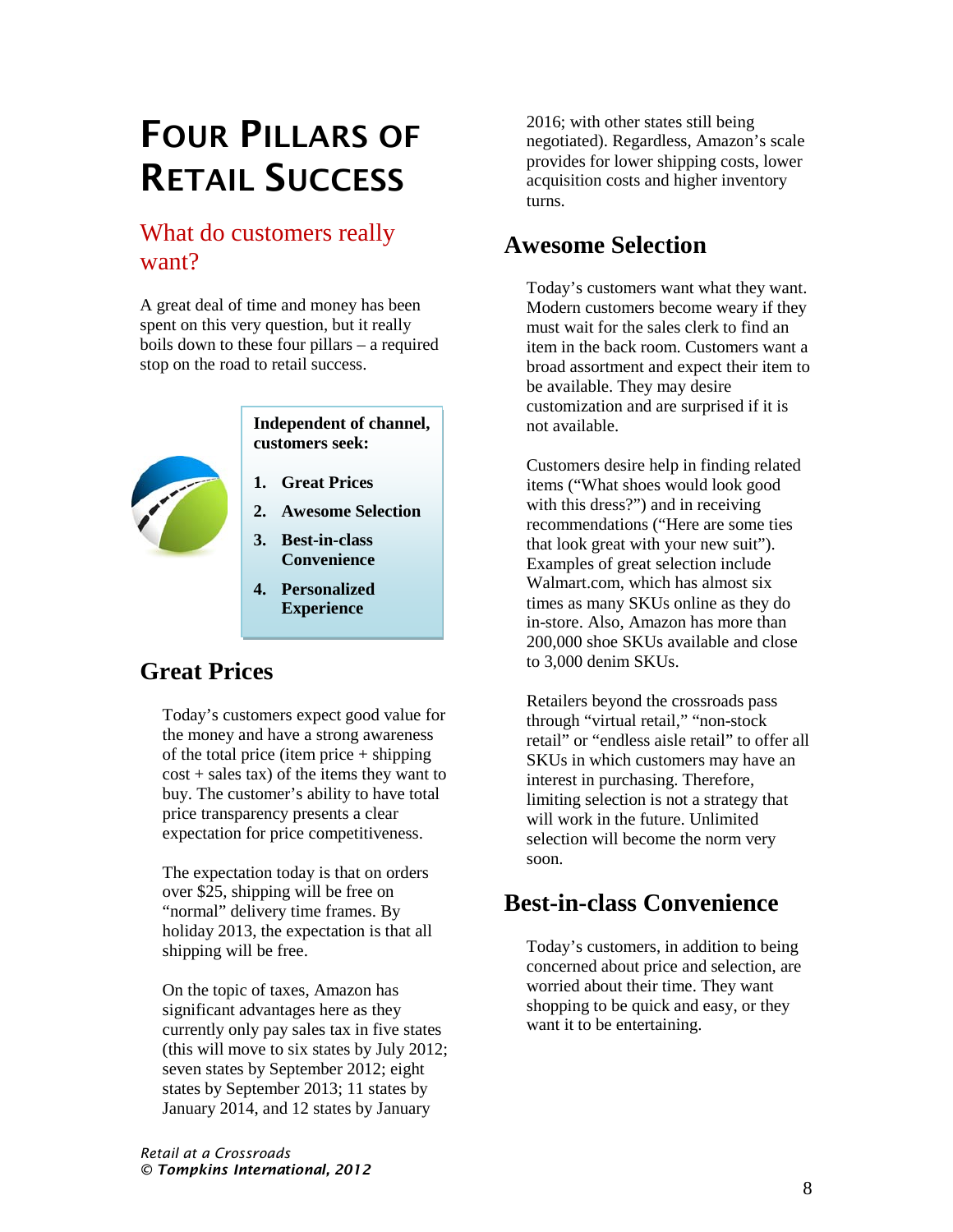

*A major transformation will propel retail to a whole new place – one that allows immediate response to customer expectations.*

Online customers seek same-day or nextday delivery, but for now will accept three- to four-day delivery. Going forward, same-day or next-day delivery will be the norm for most items sold online. Consider that today in China, the delivery is not measured in same-day or next-day terms, but in hours. The goal for delivery in major cities in China is four to six hours.

Customers also want returns to be quick, easy and hassle free. They prefer online returns to be free. By holiday 2013, they will demand that online returns be free. Customers want shopping to be done on their terms and when, where and how they want to do it. They expect to easily obtain feedback and responses to their questions and interact freely via their mobile devices.

Customers expect clear, transparent communications that enable them to make informed choices. Amazon has developed many innovations in regard to online convenience, including one-click check-out and advanced search and recommendation functionality, as well as Amazon Prime.

Similarly, Walmart recently determined that a segment of their customers do not have credit cards and are precluded from shopping online. To solve this issue, Walmart now has a "Pay with cash" button on its website so that customers can order online and choose the store where they can go to pay for their orders with cash.

### **Personalized Experience**

Today's customers demand that retail channels work in unison. They want the same stellar level of treatment in-store and online. This may take the form of an intimate, personal dialogue, or an engagement as per customers' specifications. It may be in person or via a social element (Customers who bought this also bought…Customers who viewed this also viewed…Frequently bought together… customer reviews, etc).

They expect order accuracy, reliable descriptions and zero surprises. As Zappos says: "Customers want retailers to deliver 'WOW' through service," whatever the customer's definition of service may be. Zappos defines 'WOW' on service as "Free shipping, free returns, free 365-day return policy, 24/7 customer service and happiness." So, for this successful online retailer, it is beyond convenience – the shopping experience must bring happiness. They strive to make the shopping experience fun, exciting, entertaining, emotionally engaging, efficient and educating.

Here are a couple of examples of how retailers are enhancing the shopping experience. At Sephora's cosmetics stores, customers are lent an Apple iPad to make their in-store shopping experience more enjoyable. The mind behind the Apple Stores, Ron Johnson, is now revamping the JC Penney in-store shopping experience by redesigning the stores to be mall-like by having 100 mini-boutiques arrayed around a fun and engaging "town square."

Increasingly, customers are saying, "Remember me when I want to be remembered; contact me when and how I want to be contacted; reward me for my loyalty when and how I want to be rewarded; and positively surprise me when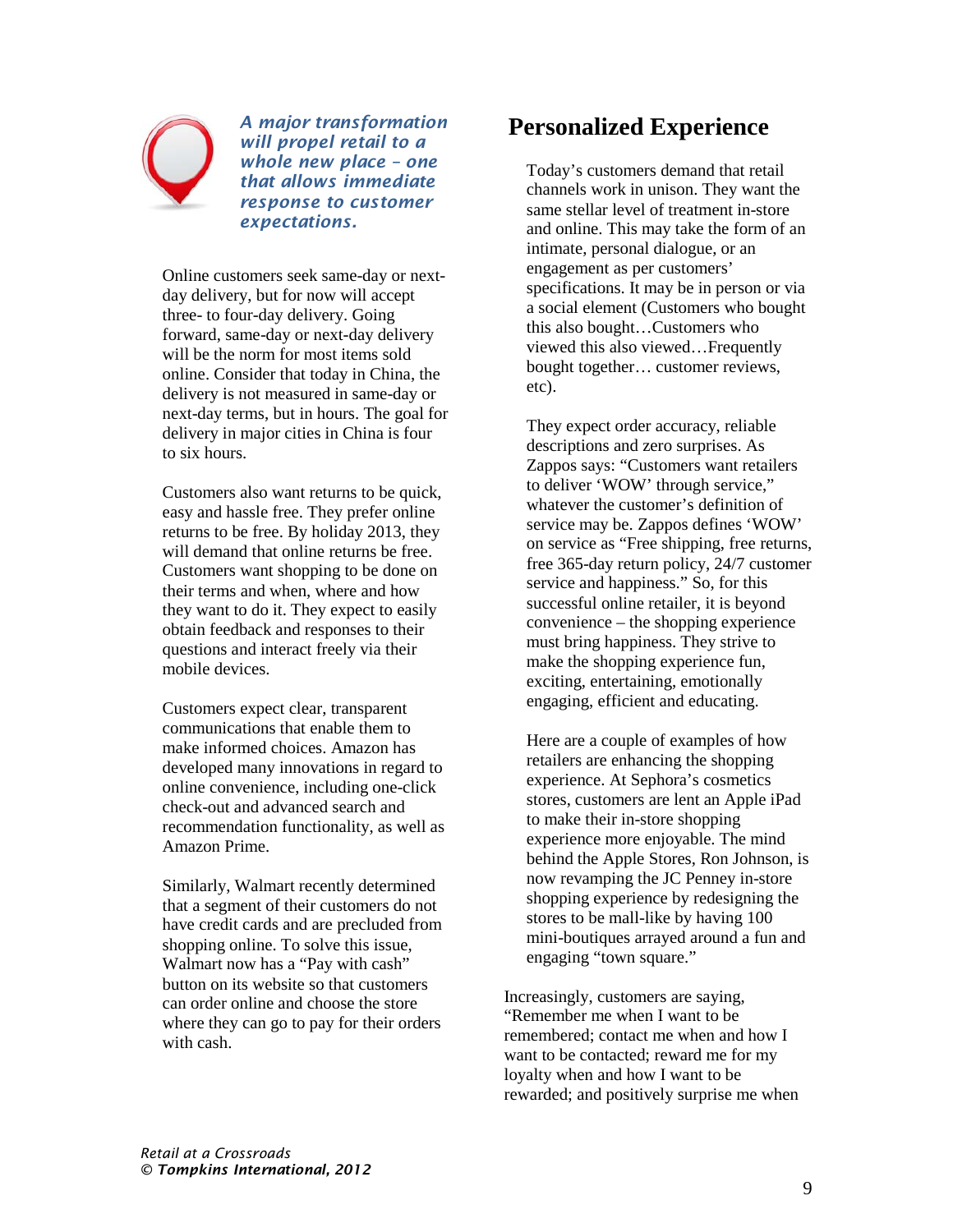and how I want to be surprised − never negatively surprise me."

Customers are also allowing information gathering at each point of contact and want retailers to use this information to enhance their shopping experience.

## THE FUTURE IS IN 'MOE': **MULTICHANNEL OPERATIONS EXCELLENCE**

As retail continues to evolve, it is clear that neither the Amazon 2011 model nor the Apple Store 2011 model will be where retail is headed in the near future.

Instead, a major transformation will propel retail to a whole new place – one that allows immediate response to customer expectations and rapid adoption of new innovations in the marketplace.

Some have taken hold of the word "omnichannel" to represent the correct path leading from *Retail at a Crossroads*. But, since omnichannel is a relatively new word, move forward with caution. The thinking behind omnichannel is that retailers need to interact with customers in an integrated, consistent way (think channel continuity, or sometimes termed "enterprise selling") via many channels (websites, stores, catalogs, kiosks, direct mail, social media, mobile devices, television, etc.) that provide customers with endless value and satisfaction.

The real challenge of the current crossroads, however, looms larger. Succeeding at omnichannel is a real positive for retailers, but unto itself, it is inadequate. Eliminating the internal barriers created between different channels is beneficial, but it is not the answer that customers are seeking.

To move beyond the crossroads, retailers need to provide excellence within several channels as well as the omnichannel. Engaging and serving customers under their own terms (how, when and where) compels retailers to achieve MOE.

MOE demands that every aspect of retail be entertaining, interactive, educational, exciting, fun, engaging and personalized. Retailers who employ MOE will set the pace for the next decade as well as define retail excellence for the next 50 years. But approaching MOE requires a major transformation.

This is not saying that pure online and pure in-store will fail. To the contrary, these models can be made to work if retailers are involved in multichannel in all cases. So, a pure online retailer should use multiple online channels such as Amazon, Google, and Yahoo, and a pure in-store retailer should use Facebook, Groupon, Pinterest, and similar.

In this age of connectivity, mobility, and social networking, retailers will need to focus on adapting to how their customers make decisions and purchases. Thus, multichannel access may involve in-store promotions by reaching out to customers in new ways; or integrating online and physical stores operations to leverage the access with customers (online order with store pick-up, or returns, and store selection with home delivery); or partnering with online competitors to broaden the brand appeal to a wider audience; or integrating online and/or in-store promotions with social media such as Twitter and Facebook.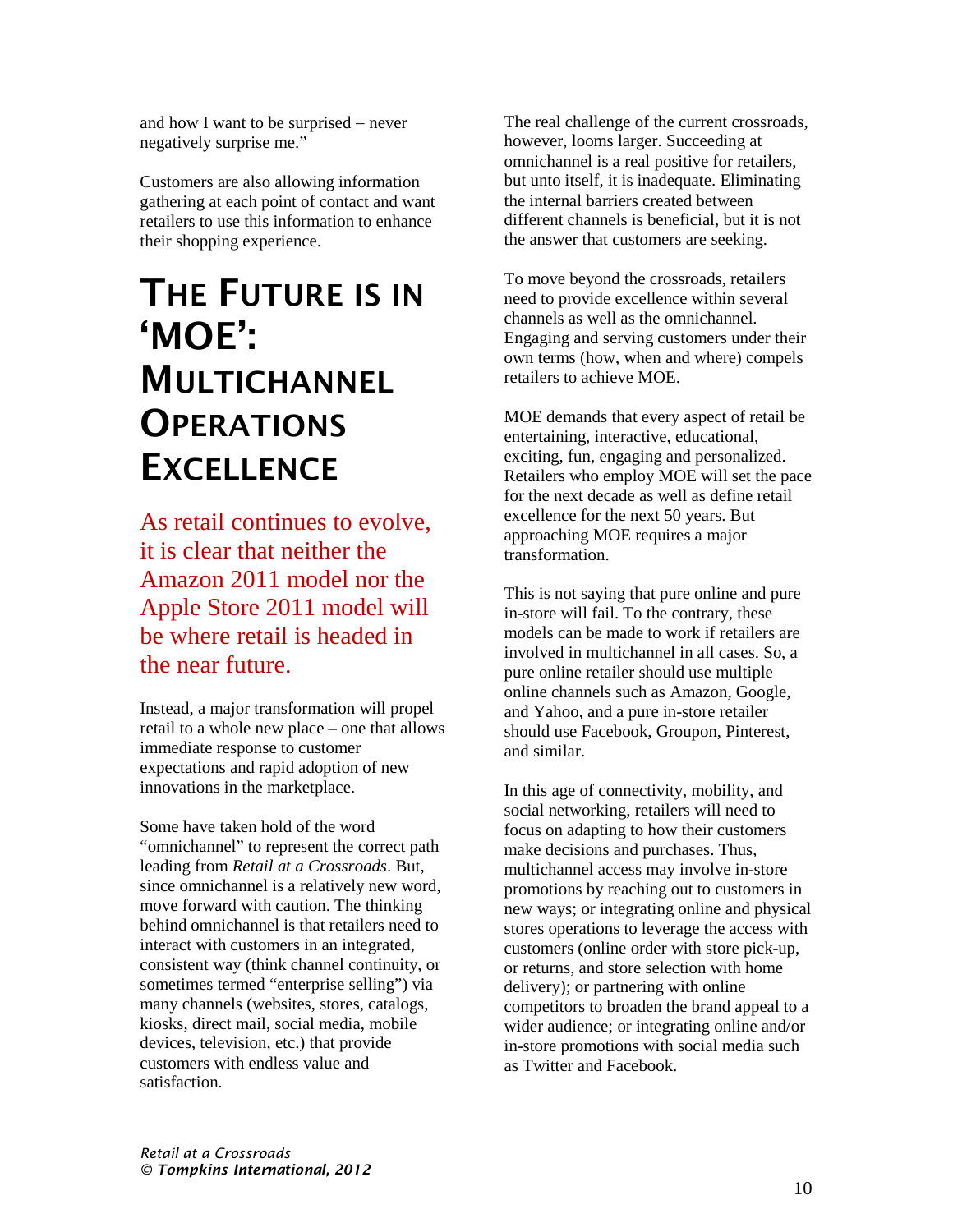Regardless, achieving MOE requires the adoption of new processes and technologies so that effective selling techniques will continually delight customers.

# WHAT MOE IS AND IS NOT

Realizing that customers want everything and they want it their way goes to the heart and soul of Multichannel Operations Excellence.

The transformation to MOE begins with an understanding that today's customers are beyond:

- Having an "interface" with the retailer, and instead desire an engagement (on their terms) with the retailer.
- Listening to the retailer, and instead seek a dialogue with the retailer.
- Understanding the retailer's value proposition for customers, but want to understand their own value proposition.
- Needing rules and barriers to customer service, but instead want a true customer-centric view of service, performance and delight.
- Accepting retailers who do not get the social issues related to poor sustainability, child labor laws, and other key areas.
- Accepting bad shopping experiences and poor, impersonal service.
- Seeking a single channel experience. Different channels for different product categories are in demand. The customer will decide that for some products they

want only an online interaction, but for others, they want "try before you buy" satisfaction.

- Accepting bad surprises from their shopping. Extra fees, negative experiences, and having retailers tell them how they should shop are all unacceptable.
- Accepting yesterday's shopping experience, but also want and expect to be constantly impressed with innovations and given services they did not even know they wanted.

## TRANSFORMATIONAL PATH FORWARD

Once company leaders recognize that MOE is the right direction, how do they begin moving beyond the crossroads? By pursuing the right retail strategy, the right technology, and the right supply chain structure. **It is always strategy before structure.**



**The five essential steps to achieving MOE are:**

- **1. Strategy**
- **2. Fulfillment Plan**
- **3. Processes and Organization**
- **4. Technologies**
- **5. Continuous Innovation**

## **Strategy**

The first step in reaching any new position of performance is to develop the right strategy for the specific business. There is no substitute, or shortcut. The "blind spot"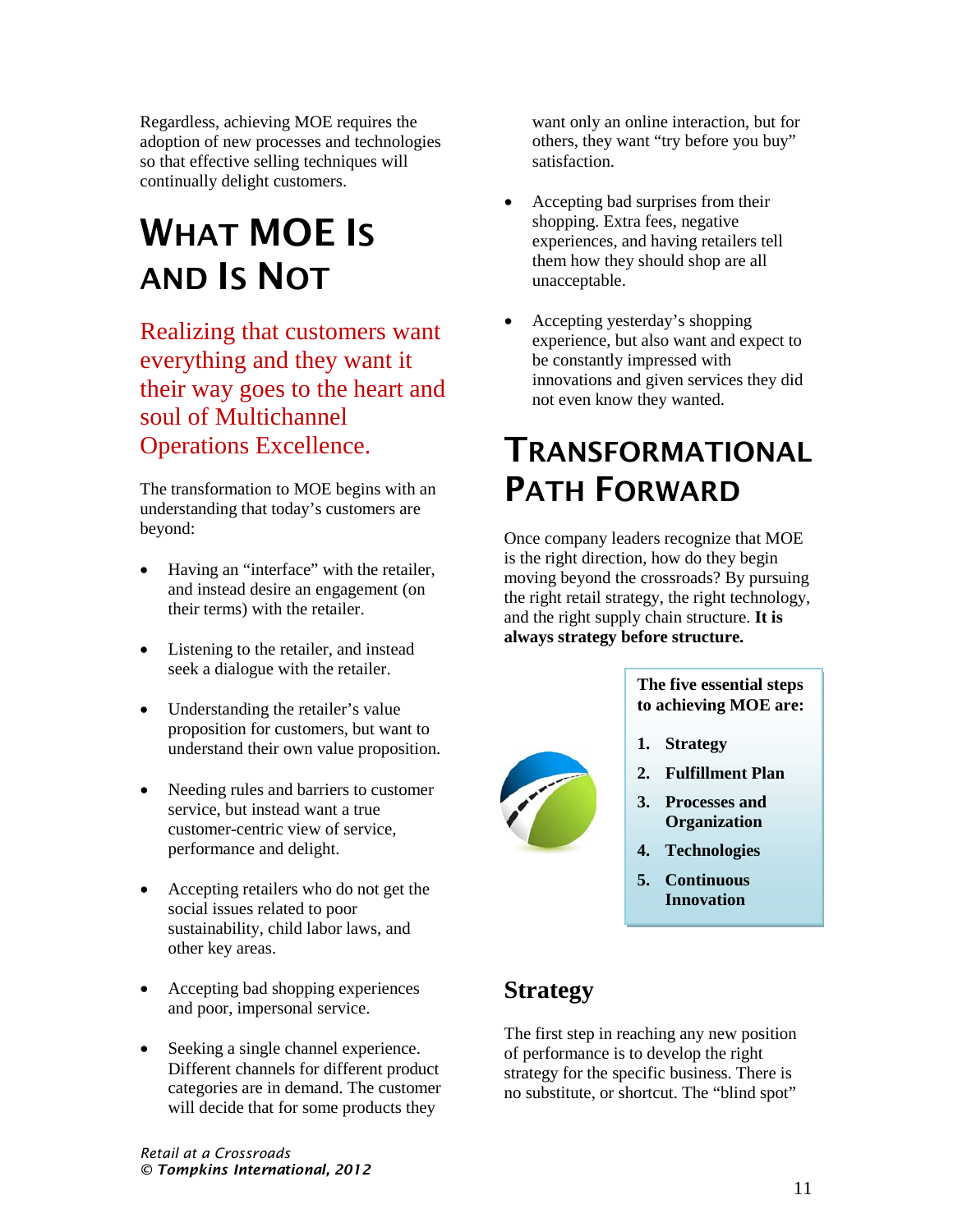where many retailers fail is in not defining their strategy well, or not being able to communicate it to all stakeholders – investors, management, employees and customers. Basically, strategy has three components with key questions that must be answered before moving forward:

a) *Target Market* – Who are our targeted customers? How are they segmented? What do they need and expect?

b) *Products, Services and Value Proposition* – What do we provide, and why should our target customers buy these from us? How do we distinguish our value proposition? How do we know how well we are doing?

c) *The Capabilities* – What do we need to deliver? How should we do it, and is there a compelling theme that differentiates us? What are our critical success factors?

A few examples of obsolete strategies that will *not work* at today's crossroads include:

- In-store and online retail channels that are treated as separate businesses.
- Pure in-store retailers who do not offer a totally unique shopping experience.
- Pure online retailers who do not provide same-day service or endless aisle selection.
- In-store and online retailers who do not provide same-day service or endless aisle selection.
- In-store, online or combination in-store and online retailers who are not selling globally.



*It is always strategy before structure.*

## **Fulfillment Plan**

Once the strategy is clear, proceed to infrastructure – planning the network of fulfillment centers, DCs, direct delivery centers, forward fulfillment centers, direct special services centers, depots, forward picking locations, cross-docks and other processing/shipping locations.

This network is no longer a straightforward, computer-based exercise of minimizing total costs. A huge challenge that must be met with gusto is how this network contributes to the best-in-class convenience described under the "Four Pillars of Retail Success."

In addition, decisions must be made with respect to doing fulfillment internally or outsourcing to logistics service providers. The fulfillment plan will include the preliminary facility plan, transportation plan, inventory deployment plan, customer interfaces and endless aisle partners.

To complicate matters even more, companies have to consider tax rates, real estate costs, energy costs, and incentives, as well as labor availability, cost and flexibility.

### **Processes and Organization**

To move retailers beyond the crossroads, major process and organizational transformations are required. The forwardthinking processes and organizational requirements that will be critical success factors for future retailers include:

- Market Intelligence
- Customer Centric
- Global Player
- Product Presentation
- Endless Aisle
- Demand-driven
- Supply Chain Execution
- Technology
- Flexibility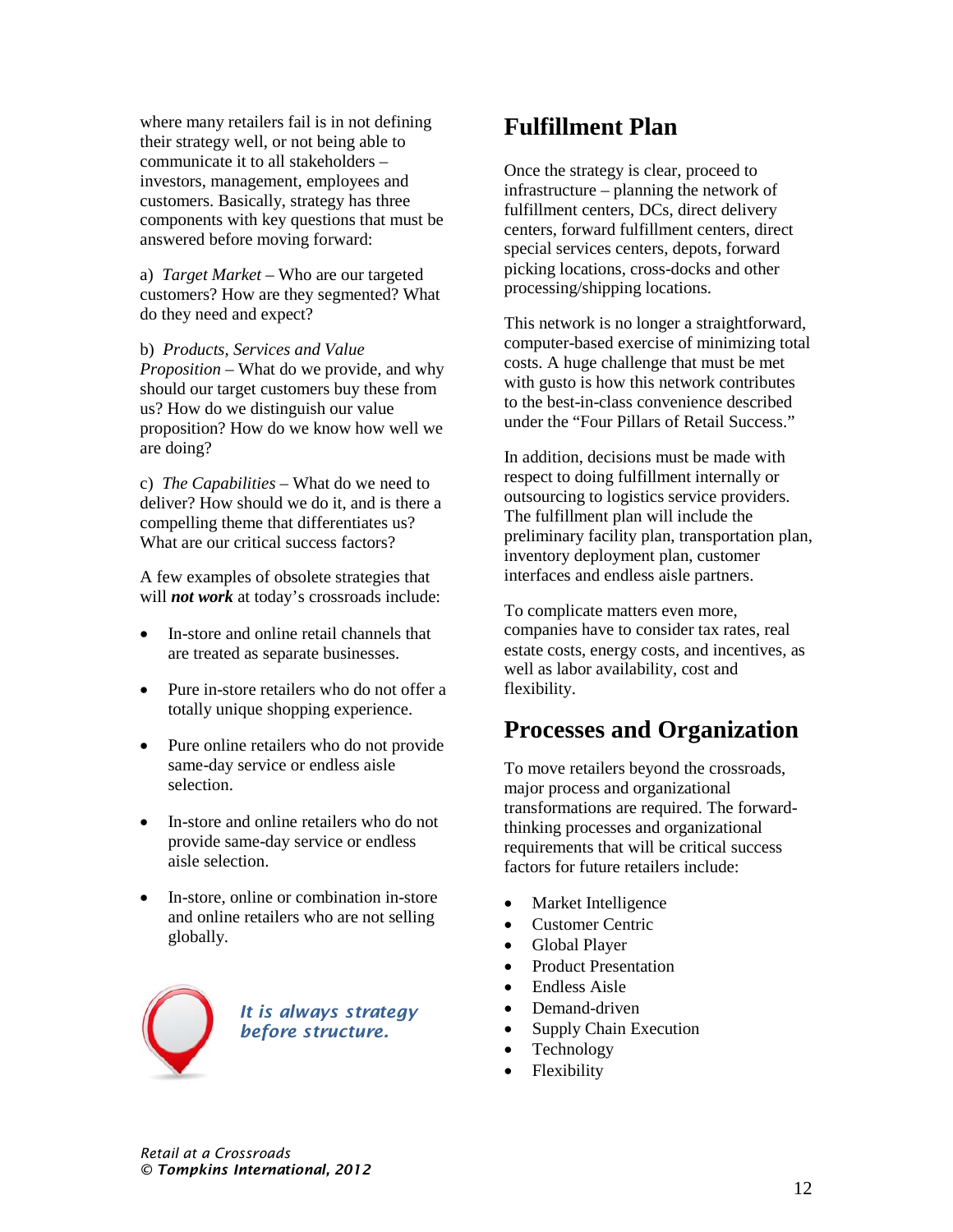Advancing beyond the crossroads means that retailers will need to re-engineer their Key Performance Indicators (KPIs) and approach to compensation, along with intensifying their focus on customer-centric service and growing globally.

At the same time, retailers must address the transformational changes of endless aisle and become more demand-driven in their supply chains.

The very nature of MOE and its potential to drive change compels companies to pay attention to the processes and the organization.

## **Technology**

The new MOE processes will necessitate new enabling technology. The traditional practices of planning, sourcing, allocating, deploying, merchandising, moving, storing, fulfilling, delivering, selling and last mile will not work effectively for MOE.

The focus today is on demand shaping, markdown optimization, promotion management, outlet management, flash sale management, non-stock inventory management, store versus only online inventory management, demand-driven supply chains, distributed order management, online fulfillment, and inventory planning and allocations.

All of these applications can be bolted onto most existing retail ERP systems, so it will not be a four- to six-year implementation cycle. In fact, many of the technology solutions going forward can be done on a cloud and integrated on top of an existing ERP.

But, do not try to achieve MOE without a clear and strong understanding of the new technology needed to achieve MOE.

## **Continuous Innovation**

The final step recognizes that even the best strategies, fulfillment plans, processes and organization, and technologies will not be cost-effective or customer-endearing forever. The world of retail has changed rapidly. This will not only continue, but it will keep accelerating.

Retailing is all about adapting to change. Customer expectations are expanding every day, and if the retailer cannot keep up, the shopper will follow the path of least resistance or the path that is most convenient and pleasing.

Customers have alternatives for not only products, but also where they shop, when they shop and the ways that they research, browse, compare, order, pay for, receive, unpack, use, support and/or return the products they desire.

Thus, the path beyond today's crossroads must include how changes can be accepted and embraced with the fewest cost and time delays.

This evolution will require that strategies, fulfillment plans, processes and organization, and technologies be designed with changes in mind – not actually knowing what they will be in the future.

While anyone can speculate about speed, velocity and flexibility, the customer vision of "anything, anytime, and any way I choose" will lead every retailer to embrace change and prepare for it in order to survive.



*The world of retail has changed rapidly. This will not only continue, but it will keep accelerating.*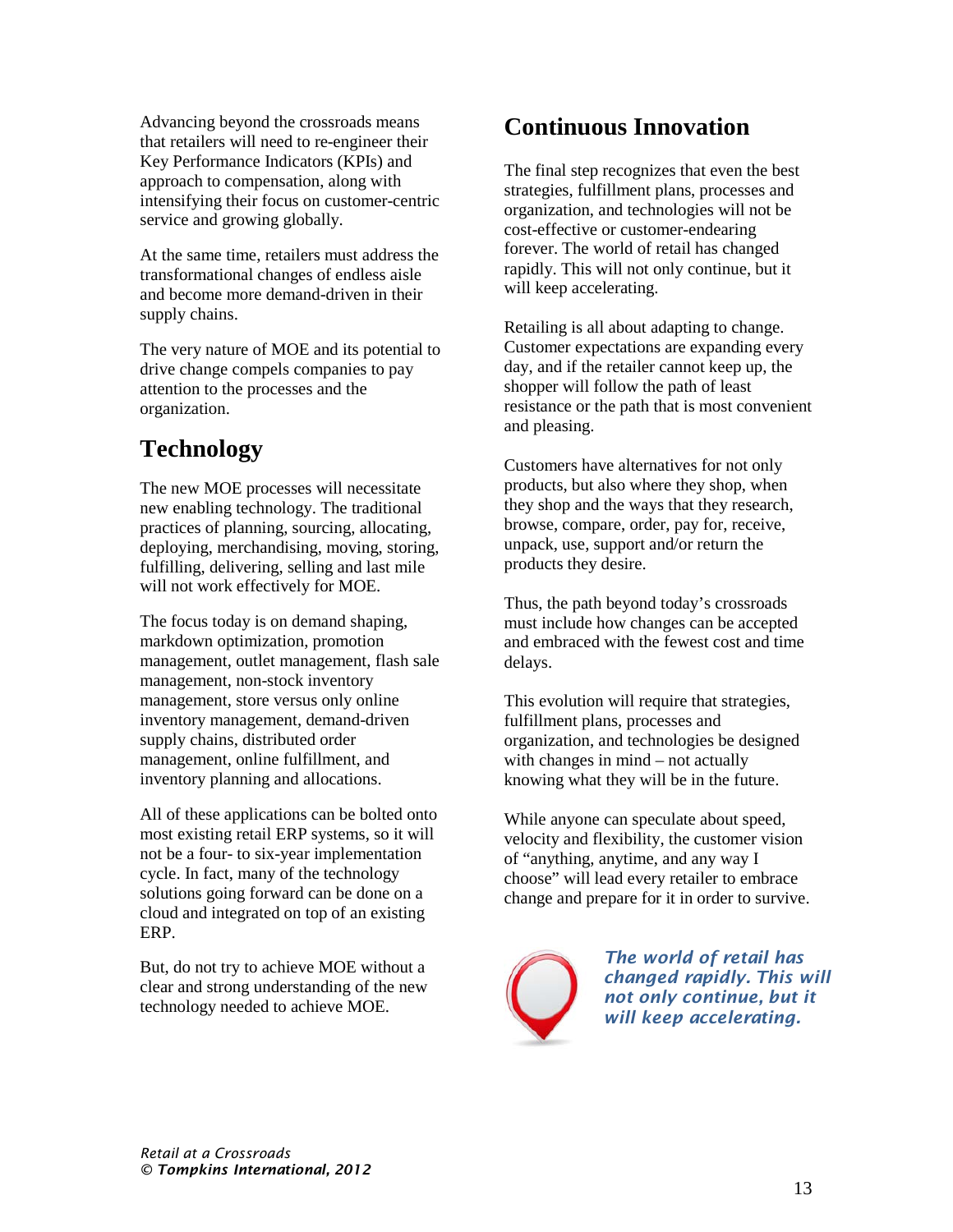## MOVE BEYOND THE CROSSROADS

### Retail stores are certainly not going to disappear any time soon.

There are only 3% fewer stores in 2012 in the US as compared to 2011.

In addition, more than half of retail growth across all categories will result from in-store purchases. Therefore, stores will continue to be where the majority of retail sales occur in the foreseeable future.

The physical presence of retail stores is not the point, however. In a multichannel retail world, it is not important from which channel satisfied customers are obtained. *The goal is to gain enough satisfied customers in all channels to survive and prosper.*

Understand that Amazon will soon be in all markets and that they are a strong competitor. What compelling case of priceselection-convenience-experience can companies make to convince enough customers to continue to do business with them? And the overarching question: Who is willing to embrace MOE and make the tough choices needed to move beyond the crossroads to be successful?

There is no doubt that retailers live in exciting times. But these are not easy times. To further help unravel the opportunities and solutions of *Retail at a Crossroads*, see the graphic presented on the next page. This picture reveals the nature of the crossroads and the path to achieving retail success.

*The tipping points are already starting to slant toward the crossroads, and success lies in understanding and following MOE and the Pillars of Success.* 

In the retail industry, it has traditionally been said that the "customer is king (or queen)." With online sales, social media, and multichannel fulfillment peaking, this statement has never been truer. It is time to meet at the crossroads and move forward.  $\blacklozenge$